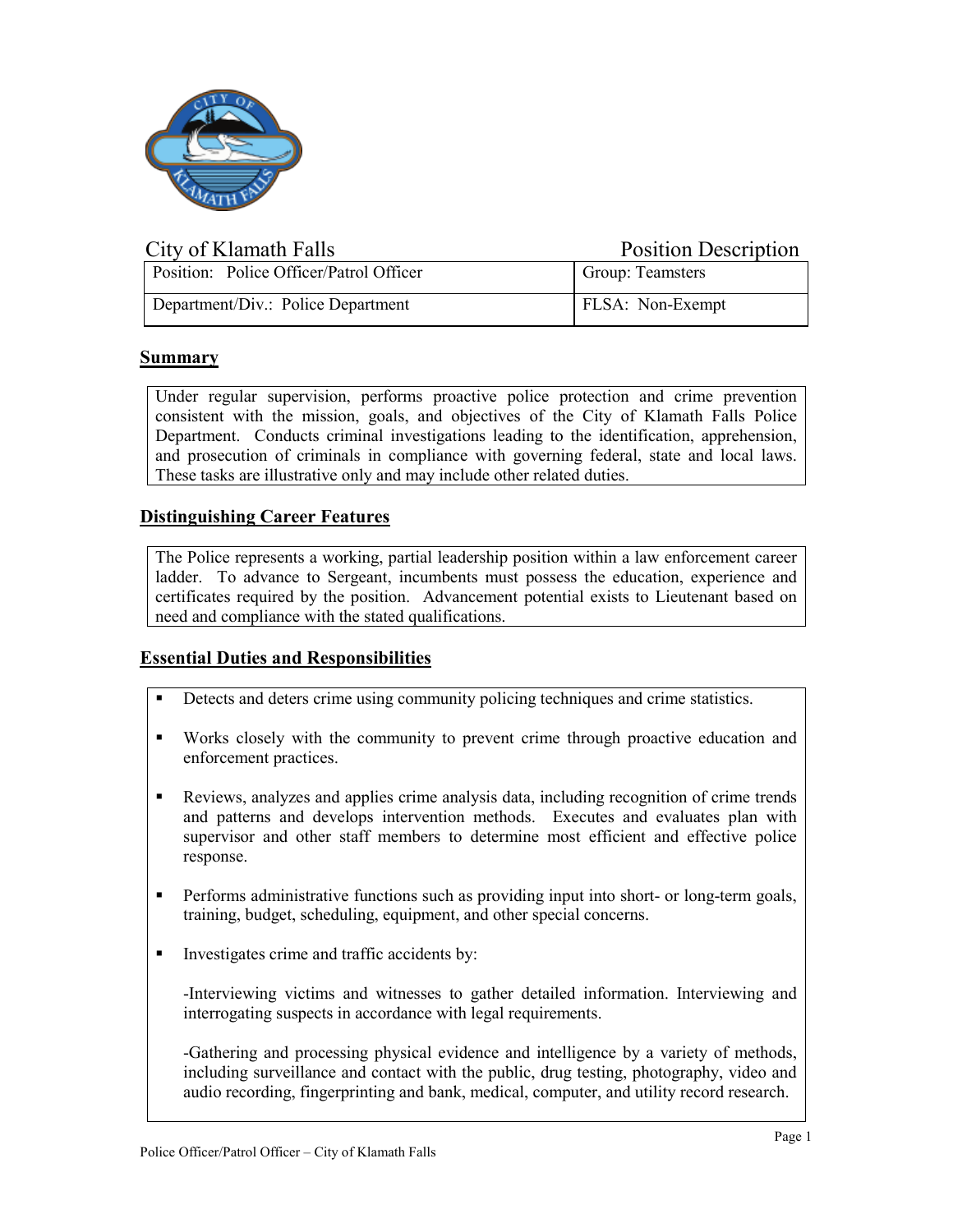-Preparing affidavits for, and executing, search and arrest warrants.

-Apprehending and arresting suspects.

-Preparing required reports and documentation.

-Coordinating prosecution with attorneys. Preparing cases for trial, participating and testifying in court proceedings.

-Directing and/or assisting other personnel at the scene of a crime, in the course of an investigation, or in performing other police services.

-Acting as a resource for other personnel and departments in areas of specialized knowledge, training, or experience. May be called on to testify as an expert witness in those areas.

- Stops motorist for traffic law offenses and takes appropriate enforcement action.
- Provides community service in the areas of mediation, traffic control, crowd control, and ensuring peace in civil disputes.
- Determines options in police response, alternative conflict resolution, or referral to other agencies.
- **Processes prisoners, including photographing, fingerprinting, and booking. Transports** prisoners as required.
- May be assigned to Recruit Police Officer, Reserve Police Officer and/or Explorer development, including instruction and application of laws, department rules and policies, proper use and maintenance of equipment, and proper safety techniques. Evaluates and reports progress of trainees within their direction.
- **Performs public relations duties to inform and educate the community. Gives** presentations for large and small groups and special populations.
- Utilizes computers in research, report writing, booking prisoners, crime investigation, communications and other related functions.
- Coordinates, plans and participates in special events. Leads and directs volunteers.
- May serve within a special assignment as defined by the Chief of Police. Officers working special assignments receive additional training and perform work of a specialized nature on a full-time basis for an extended period of time. Officers on special assignment are responsible to perform the essential functions of a Police Officer with emphasis in certain areas during their special assignment. Special assignments currently consist of: Detective, Motorcycle Officer, Canine Officer and School Resource Officer. Additional assignments may include, but are not limited to: developing, presenting, or receiving training; instructing school age students; speaking engagements to citizen interest groups; citizen training in crime prevention, safety, and other subjects; serving on an interagency or interdepartmental team, and other related duties as assigned. When there is no on-duty supervisor, a Police Officer may act in the capacity of a supervisor.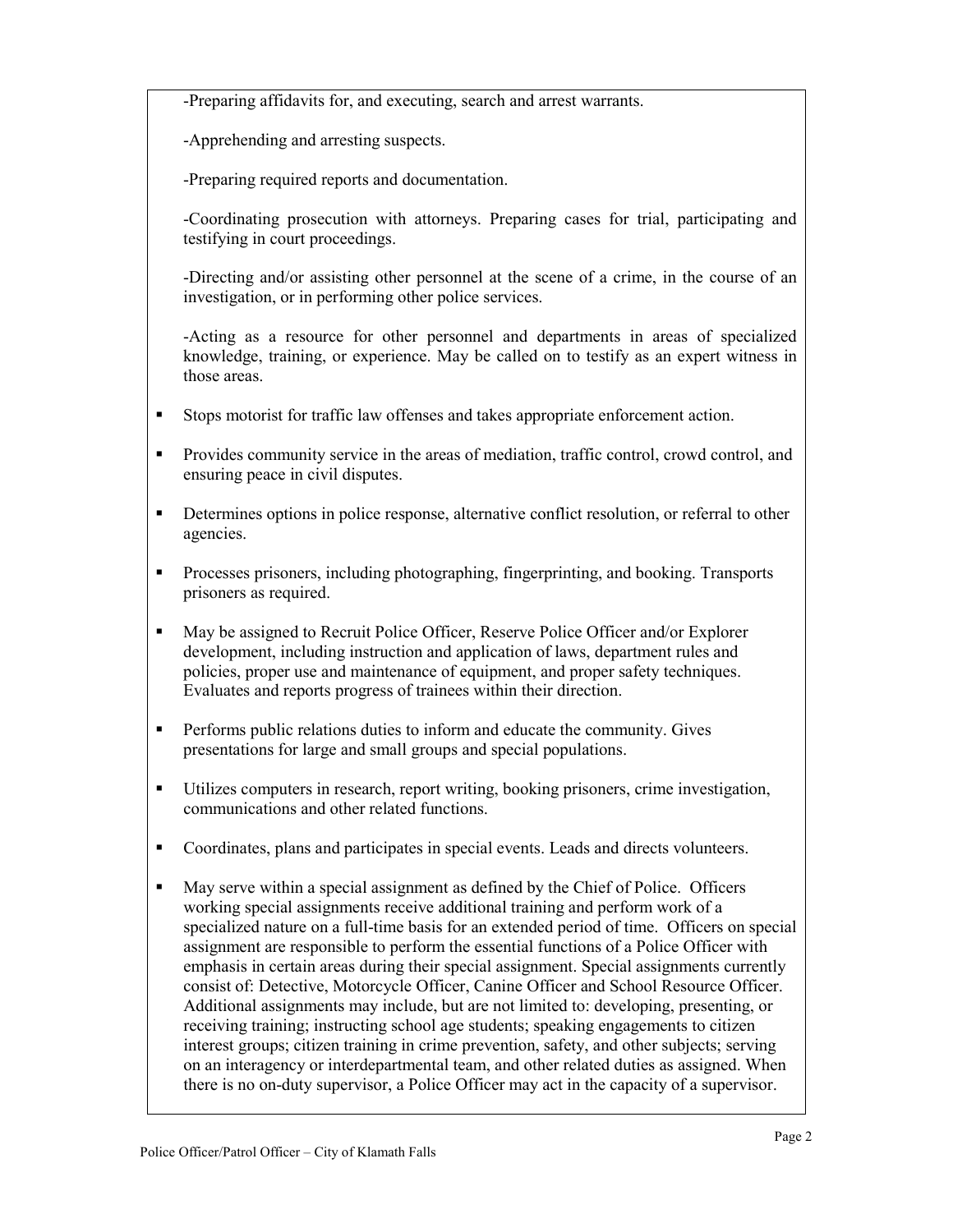- Operates and drives a motor vehicle safely and legally.
- Delivers excellent customer service to diverse audiences.
- **Maintains effective work relationships.**
- Adheres to all City and Department policies.
- Arrives to work, meetings, and other work-related functions on time and maintains regular job attendance.
- Performs other duties as assigned that support the overall objective of the position.

# **Qualifications**

**Knowledge and Skills**

Requires skill in communicating effectively in writing and verbally in situations which may be stressful. Requires strong interpersonal skills and be able to demonstrate respect for diversity. Requires skill in cooperation, collaboration and conflict resolution.

# **Abilities**

Ability to maintain the standards identified in the Law Enforcement Code of Ethics. Ability to work on multiple investigations, as well as perform necessary patrol duties, traffic enforcement, community service, special assignments, and training as required. Ability to collect, process, and evaluate complex material and information. Ability to resolve situations by making appropriate decisions in highly stressful, rapidly deteriorating, and violent situations. Ability to safely operate police vehicles. Officers assigned a motorcycle must also have the ability to right the motorcycle to its center stand from a lying position and meet the training requirements of the Department. Ability to meet State standards in the use of vehicles, firearms, and other weapons and equipment in stressful, emergency conditions. Ability to learn to use specific computer software necessary to perform the essential functions of the position in a timely manner. Ability to prioritize work, perform multiple tasks, coordinate with other law enforcement agencies, service agencies, and departments and cope with competing and changing priorities. Ability to be flexible, adaptable and creative. Ability to speak effectively in public. Ability to maintain confidentiality of information and protocols.

### **Physical Abilities**

The physical demands described here (including lifting, mobility, movement, manual dexterity) are representative of those that must be met by an employee to successfully perform the essential functions of this job. Reasonable accommodations may be made to enable individuals with disabilities to perform the essential functions. In the performance of job duties, the employee is frequently required to sit, speak, and listen. The employee is occasionally required to stand; walk; use hands to finger, handle, or feel objects, tools or controls; reach with hands and arms; climb, including stairs and ladders; balance; stoop, kneel, crouch, bend, reach, or crawl; smell; run short and moderate distances in foot pursuit; jump and dodge obstacles; lift and carry objects and people; drag and pull objects and people; push/pull heavy objects; use short and moderate duration force with subjects; use restraining devices; use restraining/control holds; and use hands/feet for self-defense. The employee may occasionally be required to engage in physically combative confrontations with resistant and possible violent individuals in order to subdue them. Manual dexterity and coordination are required during a majority of the work period.